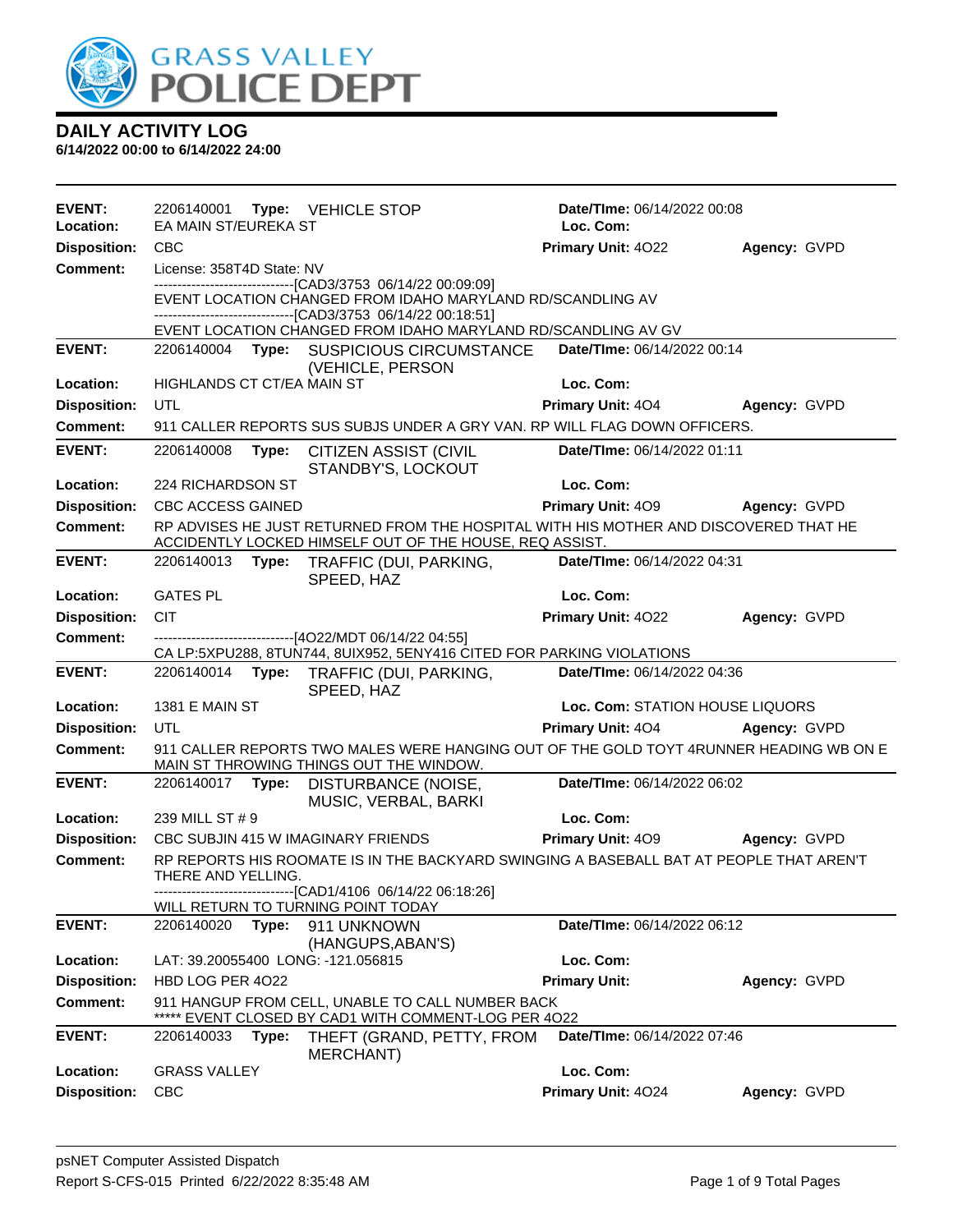

| <b>Comment:</b>     | HAS PATIENT IN THE ER ADVISING THEY MADE A REPORT TO GVPD REF STOLEN MEDICATIONS, RP REQ<br>CONTACT ON PATIENTS BEHALF FOR FOLLOW UP RP REQ PERSONAL CONTACT AT THE ER AS SHE<br>DOESNT HAVE A PHONE<br>------------------------------[CAD2/3973 06/14/22 07:48:37]    |                                        |              |  |
|---------------------|------------------------------------------------------------------------------------------------------------------------------------------------------------------------------------------------------------------------------------------------------------------------|----------------------------------------|--------------|--|
|                     | EVENT CALL TYPE CHANGED FROM FU                                                                                                                                                                                                                                        |                                        |              |  |
| <b>EVENT:</b>       | 2206140036 Type: VANDALISM                                                                                                                                                                                                                                             | Date/TIme: 06/14/2022 08:06            |              |  |
| Location:           | 340 RAILROAD AV                                                                                                                                                                                                                                                        | Loc. Com: DOUGLAS AUTOMOTIVE           |              |  |
| <b>Disposition:</b> | <b>RPT</b>                                                                                                                                                                                                                                                             | <b>Primary Unit: 4024</b>              | Agency: GVPD |  |
| <b>Case No:</b>     | G2201493                                                                                                                                                                                                                                                               |                                        |              |  |
| <b>Comment:</b>     | REPORTING VEH'S BROKEN INTO AND ITEMS TAKEN. RP REQ CONTACT AT BUSINESS<br>---------------------------------[CAD2/3973 06/14/22 08:58:13]                                                                                                                              |                                        |              |  |
|                     | POER 4024 POSS 10851 AND GOING TO ATTEMPT CONTACT WITH OWNER IN COUNTY<br>-------------------------------[CAD1/4085 06/14/22 09:52:35]                                                                                                                                 |                                        |              |  |
|                     | ISSUED CASE# G2201493 FOR AGENCY GVPD by UNIT 4O24                                                                                                                                                                                                                     |                                        |              |  |
|                     | --------------------------------[CAD3/4051 06/15/22 15:39:43]<br>HOND CRV ENTERED INTO SVS FCN/3702216603416                                                                                                                                                           |                                        |              |  |
|                     | ------------------------------[CAD2/4132 06/15/22 17:19:16]                                                                                                                                                                                                            |                                        |              |  |
|                     | VEHICLE RECOVERED BY GVPD REMOVED FROM SVS.                                                                                                                                                                                                                            |                                        |              |  |
| <b>EVENT:</b>       | 2206140038 Type: FIRE                                                                                                                                                                                                                                                  | Date/TIme: 06/14/2022 08:08            |              |  |
| Location:           | LITTON DR/SIERRA COLLEGE DR                                                                                                                                                                                                                                            | Loc. Com:                              |              |  |
| <b>Disposition:</b> | <b>CBC</b>                                                                                                                                                                                                                                                             | <b>Primary Unit: 4015 Agency: GVPD</b> |              |  |
| <b>Comment:</b>     | 911 TRANSFERRED TO CALFIRE FOR SMALL WARMING SEEN ON THE LITTON TRAIL, ACROSS THE STREET<br>FROM THE FIRE STATION ON SIERRA COLLEGE                                                                                                                                    |                                        |              |  |
|                     | -------------------------------[CAD2/3973 06/14/22 08:15:41]<br>RP CALLED BACK AND XFR TO CALFIREPER RP, 10-22 RESPONSE, RP LOOKED FURTHER AND REALIZED<br>ITS NOT A FIRE BUT IS THE REFLECTION OF THE CREEK THAT HE SAW AND RP THOUGHT IT LOOKED LIKE<br><b>SMOKE</b> |                                        |              |  |
| <b>EVENT:</b>       | 2206140039<br>ANIMALS (ABUSE, LOOSE,<br>Type:<br>FOUND, INJURED)                                                                                                                                                                                                       | Date/TIme: 06/14/2022 08:08            |              |  |
| Location:           | 218 NIHELL ST                                                                                                                                                                                                                                                          | Loc. Com:                              |              |  |
| <b>Disposition:</b> | <b>RPT</b>                                                                                                                                                                                                                                                             | <b>Primary Unit: 4Z15</b>              | Agency: GVPD |  |
| <b>Comment:</b>     | RP REPORTING LIVE SKUNK RIGHT OUTSIDE HER DOOR ON MAT AND SHE DOESN'T KNOW WHAT TO DO<br>ABOUT IT.                                                                                                                                                                     |                                        |              |  |
|                     | -------------------------------[CAD1/4085 06/14/22 08:51:44]<br>PER 2023, AC TO HANDLE WHEN CLEAR/ON                                                                                                                                                                   |                                        |              |  |
|                     | -------------------------------[CAD3/4132 06/14/22 10:26:11]                                                                                                                                                                                                           |                                        |              |  |
|                     | REQ 10-21 TO START.                                                                                                                                                                                                                                                    |                                        |              |  |
|                     | --------------------------------[CAD2/3973 06/14/22 11:00:26]<br>RELATED TO NCPD 2206140087                                                                                                                                                                            |                                        |              |  |
|                     | -------------------------------[CAD2/3973 06/14/22 11:00:42]<br>4Z15 REQ LE UNIT RESPOND TO DISPATCH SKUNK                                                                                                                                                             |                                        |              |  |
| <b>EVENT:</b>       | 2206140046<br>ABANDONED VEHICLES<br>Type:                                                                                                                                                                                                                              | Date/TIme: 06/14/2022 08:43            |              |  |
| Location:           | 100 LIDSTER AV                                                                                                                                                                                                                                                         | Loc. Com:                              |              |  |
| <b>Disposition:</b> | WA COURTESY WARNING GIVEN                                                                                                                                                                                                                                              | Primary Unit: 4015                     | Agency: GVPD |  |
| <b>Comment:</b>     | RP RPG WHITE BUS, W/ UNKN WA LIC, LEFT AT ABOVE LOCATION FOR APPRX 1 WEEK.<br>------------------------[CAD1/4085_06/14/22_08:45:00]                                                                                                                                    |                                        |              |  |
|                     | EVENT CALL TYPE CHANGED FROM ABAN                                                                                                                                                                                                                                      |                                        |              |  |
| <b>EVENT:</b>       | 2206140053 Type: ALL OTHERS                                                                                                                                                                                                                                            | Date/TIme: 06/14/2022 09:00            |              |  |
| Location:           | 125 E MAIN ST                                                                                                                                                                                                                                                          | Loc. Com: GRASS VALLEY CITY HALL       |              |  |
| <b>Disposition:</b> | <b>CBC</b>                                                                                                                                                                                                                                                             | <b>Primary Unit: 4S1</b>               | Agency: GVPD |  |
| <b>Comment:</b>     | -------------------------------[CAD1/4085 06/14/22 09:00:53]<br>EVENT LOCATION CHANGED FROM GV CITY HALL                                                                                                                                                               |                                        |              |  |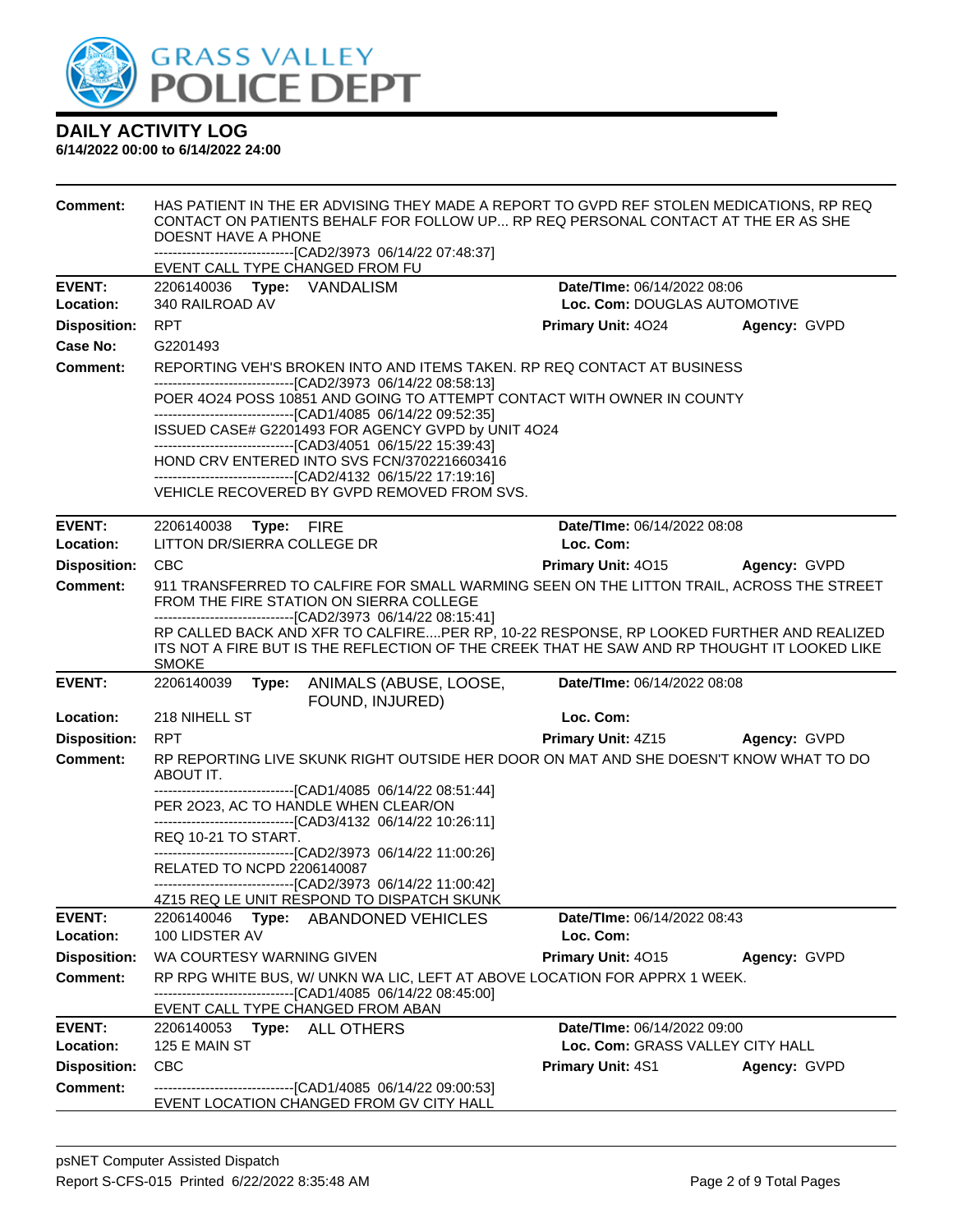

| <b>EVENT:</b>              | 2206140054                 | Type: | <b>ORDINANCES</b><br>(COUNTY/MUNICIPAL)                                                                                                                                                                 | <b>Date/Time: 06/14/2022 09:01</b>       |              |
|----------------------------|----------------------------|-------|---------------------------------------------------------------------------------------------------------------------------------------------------------------------------------------------------------|------------------------------------------|--------------|
| Location:                  | 563 BRUNSWICK RD           |       |                                                                                                                                                                                                         | Loc. Com:                                |              |
| <b>Disposition:</b>        | <b>CBC</b>                 |       |                                                                                                                                                                                                         | Primary Unit: 4015                       | Agency: GVPD |
| Comment:                   |                            |       | TRANSIENT MALE BEHIND THE BUILDING SLEEPING, NEG WEAPONS SEEN                                                                                                                                           |                                          |              |
| <b>EVENT:</b>              | 2206140060                 | Type: | TRAFFIC (DUI, PARKING,<br>SPEED, HAZ                                                                                                                                                                    | Date/TIme: 06/14/2022 09:20              |              |
| Location:                  | 174 STATE/RACE ST          |       |                                                                                                                                                                                                         | Loc. Com:                                |              |
| <b>Disposition:</b>        | CBC VEH HAS BEEN TOWED     |       |                                                                                                                                                                                                         | <b>Primary Unit: 4S3</b>                 | Agency: GVPD |
| <b>Comment:</b>            |                            |       | CHP TRANSFER, 911 CALLER, RPTING DISABLED VEH, ELDERLY MALE INFRONT OF HIS WHITE TRCK WITH<br>ORANGE HOOD, VEH IS BLOCKING THE ROADWAY.<br>-------------------------------[CAD1/4085 06/14/22 09:20:35] |                                          |              |
|                            | <b>VOICED</b>              |       |                                                                                                                                                                                                         |                                          |              |
|                            |                            |       | -------------------------------[CAD2/3973 06/14/22 09:20:39]<br>ADDITIONAL RP REPORTING SAME THING, STATES ITS ON A BLIND CURVE<br>-------------------------------[CAD1/4085 06/14/22 09:24:21]         |                                          |              |
|                            |                            |       | ADDITIONAL 911 REPORTING SAME.                                                                                                                                                                          |                                          |              |
|                            |                            |       | -------------------------------[CAD2/3973 06/14/22 09:36:28]<br>1039 AAA-- MMM TOWING WILL BE RESPONDING CALL NUMBER 33025 --- ETA 20                                                                   |                                          |              |
| <b>EVENT:</b>              | 2206140061                 |       | Type: ORDINANCES<br>(COUNTY/MUNICIPAL)                                                                                                                                                                  | Date/TIme: 06/14/2022 09:24              |              |
| Location:                  | 1812 EA MAIN ST            |       |                                                                                                                                                                                                         | Loc. Com:                                |              |
| <b>Disposition:</b>        |                            |       | CBC CLEANING UP AND MOVING ALONG, 1098T                                                                                                                                                                 | Primary Unit: 4015                       | Agency: GVPD |
| Comment:                   |                            |       | RP RPTG CAMPERS, SETTING UP AT ABOVE LOCATION.                                                                                                                                                          |                                          |              |
| <b>EVENT:</b>              | 2206140064                 | Type: | 911 UNKNOWN<br>(HANGUPS, ABAN'S)                                                                                                                                                                        | Date/TIme: 06/14/2022 09:37              |              |
| Location:                  | 340 PLEASANT ST            |       |                                                                                                                                                                                                         | Loc. Com: GRASS VALLEY APARTMENTS        |              |
| <b>Disposition:</b>        | <b>HBD</b>                 |       |                                                                                                                                                                                                         | <b>Primary Unit:</b>                     | Agency: GVPD |
| <b>Comment:</b>            | ***** EVENT CLOSED BY CAD3 |       | 911 CALLER, CALLED 911 TO ASK ABOUT GOING TO THE HOSPITALITY HOUSE W/O HAVING ANY MONEY<br>FOR GAS OR A CAB. ADVISED CALLER TO ONLY USE 911 FOR ACTUAL EMERGENCIES.                                     |                                          |              |
| <b>EVENT:</b><br>Location: | 417 NEAL ST                |       | 2206140079 Type: SERVICE, CIVIL, SUBPOENA                                                                                                                                                               | Date/TIme: 06/14/2022 10:28<br>Loc. Com: |              |
| <b>Disposition:</b>        | <b>NS</b>                  |       |                                                                                                                                                                                                         | Primary Unit: 4V72                       | Agency: GVPD |
| <b>Comment:</b>            | <b>CIVIL</b>               |       |                                                                                                                                                                                                         |                                          |              |
|                            |                            |       | -----------------[CAD1/4085 06/14/22 10:29:16]<br>EVENT LOCATION CHANGED FROM 417 NEAL                                                                                                                  |                                          |              |
| <b>EVENT:</b><br>Location: | 2206140083<br>327 RACE ST  | Type: | SERVICE, CIVIL, SUBPOENA                                                                                                                                                                                | Date/TIme: 06/14/2022 10:48<br>Loc. Com: |              |
| <b>Disposition:</b>        | <b>NS</b>                  |       |                                                                                                                                                                                                         | Primary Unit: 4V72                       | Agency: GVPD |
| <b>Comment:</b>            | <b>CIVIL</b>               |       |                                                                                                                                                                                                         |                                          |              |
|                            |                            |       | -------------------[CAD1/4085_06/14/22 10:48:59]                                                                                                                                                        |                                          |              |
| <b>EVENT:</b>              | 2206140096                 |       | EVENT LOCATION CHANGED FROM 327 RACE<br>Type: TRAFFIC (DUI, PARKING,                                                                                                                                    | Date/TIme: 06/14/2022 11:25              |              |
|                            |                            |       | SPEED, HAZ                                                                                                                                                                                              |                                          |              |
| Location:                  | FAIRMONT DR/HORIZON CR     |       |                                                                                                                                                                                                         | Loc. Com:                                |              |
| <b>Disposition:</b>        | UTL                        |       |                                                                                                                                                                                                         | Primary Unit: 4024                       | Agency: GVPD |
| <b>Comment:</b>            |                            |       | RP RPTG YOUNG J RIDING A MOTORIZED SCOOTER, CALLER CONCERED J WILL GET HIT BY A VEH,<br>WEARING ALL ORANGE CLOTHING.                                                                                    |                                          |              |
| <b>EVENT:</b>              | 2206140098                 |       | Type: ALL OTHERS                                                                                                                                                                                        | Date/TIme: 06/14/2022 11:31              |              |
| Location:                  | 660 MINNIE ST              |       |                                                                                                                                                                                                         | Loc. Com: BY MINI PARK                   |              |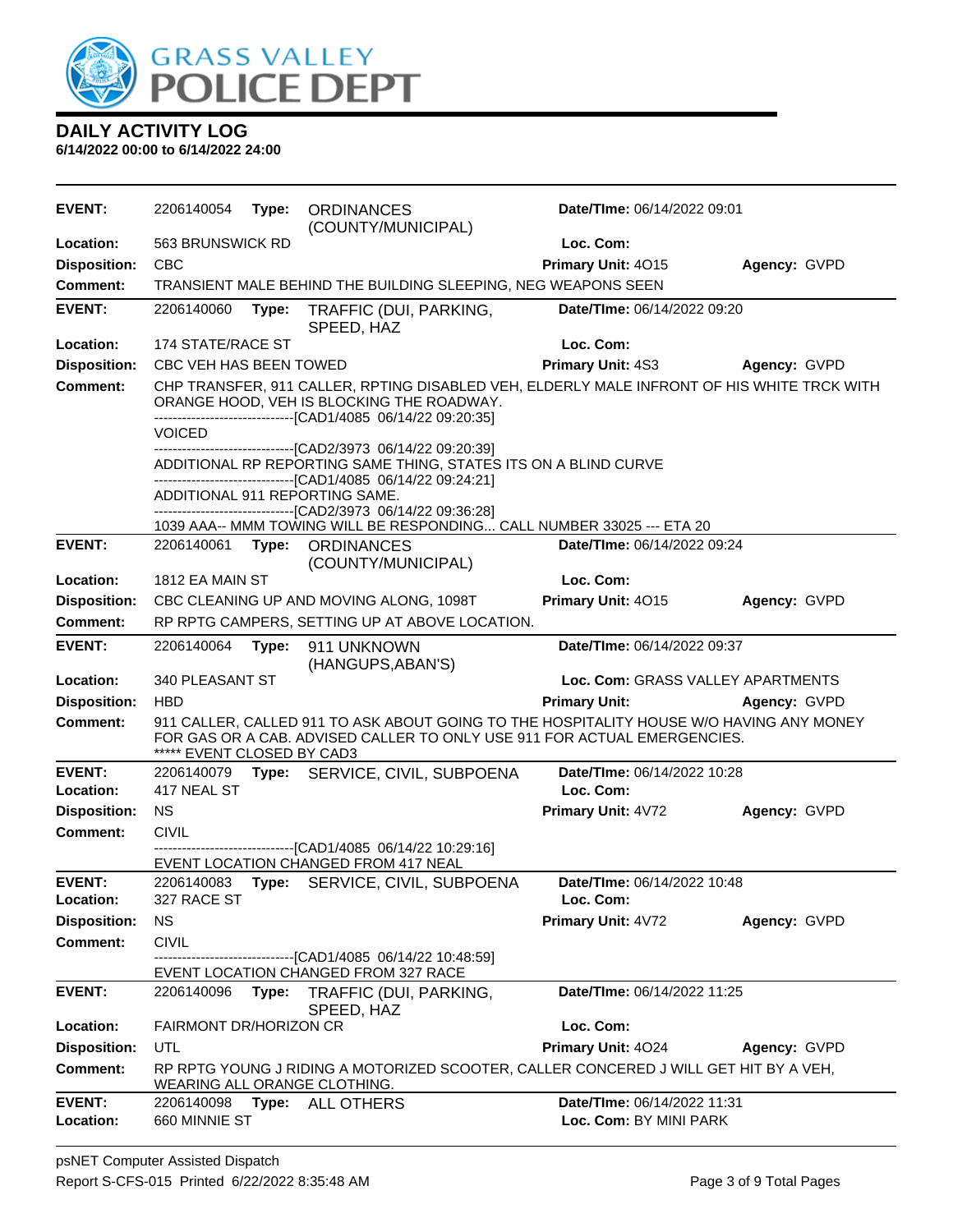

| <b>Disposition:</b>        | <b>HBD</b>                                                                                                                                                                                             | <b>Primary Unit:</b>                                                   | Agency: GVPD |  |
|----------------------------|--------------------------------------------------------------------------------------------------------------------------------------------------------------------------------------------------------|------------------------------------------------------------------------|--------------|--|
| <b>Comment:</b>            | 911 CALLER ADVISED SON IS LOCKED INSIDE SILVER SUBARU, VEH IS NOT RUNNING, SON IS NOT IN                                                                                                               |                                                                        |              |  |
|                            | DISTRESS BUT IT IS HOT, XREF TO CALFIRE.<br>-------------------------------[CAD3/4132 06/14/22 11:31:55]                                                                                               |                                                                        |              |  |
|                            | EVENT CALL TYPE CHANGED FROM 911                                                                                                                                                                       |                                                                        |              |  |
|                            | -------------------------------[CAD3/4132 06/14/22 11:45:31]<br>VEH HAS BEEN UNLOCKED, PER CALFIRE.                                                                                                    |                                                                        |              |  |
|                            | ***** EVENT CLOSED BY CAD1                                                                                                                                                                             |                                                                        |              |  |
| <b>EVENT:</b>              | 2206140105<br>Type: ANIMALS (ABUSE, LOOSE,<br>FOUND, INJURED)                                                                                                                                          | Date/TIme: 06/14/2022 12:03                                            |              |  |
| <b>Location:</b>           | 574 SUTTON WY                                                                                                                                                                                          | Loc. Com: EL FAVORITO TAQUERIA                                         |              |  |
| <b>Disposition:</b>        |                                                                                                                                                                                                        | Primary Unit: 4015                                                     | Agency: GVPD |  |
| Comment:                   | RP RPTG A GREEN FORD F350 W/ FLAT BED, LIC: 7D35796 HAS A DOG INSIDE, HAS BEEN IN THE TRCK FOR<br>APPROX 20 MIN, DOG IS A BROWN LAB.<br>---------------------------------[CAD3/4132 06/14/22 12:33:40] |                                                                        |              |  |
|                            | VEH LEFT, NO LONGER AN ISSUE.                                                                                                                                                                          |                                                                        |              |  |
| <b>EVENT:</b>              | 2206140121 Type: TRAFFIC ACCIDENT                                                                                                                                                                      | Date/TIme: 06/14/2022 13:19                                            |              |  |
| Location:                  | 174 STATE/HAPPY DALE CT                                                                                                                                                                                | Loc. Com:                                                              |              |  |
| <b>Disposition:</b>        | CBC NEGATIVE TRANSPORT B MEDICAL,<br>NEGATIVE REPORT DESIRED                                                                                                                                           | Primary Unit: 4015                                                     | Agency: GVPD |  |
| <b>Comment:</b>            | 911 CALLER RPTG A MOTOR CYCLE RIDER DOWN, FOOT INJURY, XREF TO CALFIRE.                                                                                                                                |                                                                        |              |  |
|                            | -------------------------------[CAD2/3973 06/14/22 13:19:41]<br><b>VOICED</b>                                                                                                                          |                                                                        |              |  |
|                            | -------------------------------[CAD1/4085 06/14/22 13:35:26]                                                                                                                                           |                                                                        |              |  |
| <b>EVENT:</b>              | 10-39 GVPW<br>2206140123 Type: VEH CITES, VIN, TOWS, DUI                                                                                                                                               | Date/TIme: 06/14/2022 13:29                                            |              |  |
| Location:                  | 1145 SUTTON WY                                                                                                                                                                                         | Loc. Com:                                                              |              |  |
| <b>Disposition:</b>        | <b>RPT</b>                                                                                                                                                                                             | Primary Unit: 4D10                                                     | Agency: GVPD |  |
| Case No:                   | G2201494                                                                                                                                                                                               |                                                                        |              |  |
| <b>Comment:</b>            | OW MOTORCYCLE 24N6544                                                                                                                                                                                  |                                                                        |              |  |
|                            | -------------------------------[CAD3/4132 06/14/22 13:30:32]<br>TOW ASSIGNED-TRIPLE M TOWING, 647 E MAIN ST, GRASS VALLEY, 5302733180,                                                                 |                                                                        |              |  |
|                            | -------------------------------[CAD3/4132 06/14/22 13:30:49]                                                                                                                                           |                                                                        |              |  |
|                            | TRIPLE M TOWING ENROUTE ETA 30 MIN                                                                                                                                                                     |                                                                        |              |  |
|                            | --------------------------------[CAD2/3973 06/14/22 13:31:35]<br>EVENT LOCATION CHANGED FROM GOODWILL SUTTON                                                                                           |                                                                        |              |  |
|                            | --------------------------------[CAD2/3973 06/14/22 13:39:02]                                                                                                                                          |                                                                        |              |  |
|                            | ISSUED CASE# G2201494 FOR AGENCY GVPD by UNIT 4D10<br>---------------------------------[CAD1/4085 06/14/22 14:17:14]                                                                                   |                                                                        |              |  |
|                            | MMM ADVISES 15 MIN ETA                                                                                                                                                                                 |                                                                        |              |  |
|                            | ---------------------------[CAD1/4085  06/14/22 14:19:42]<br>TOW CANCELLED-TRIPLE M TOWING<br>------------------------------[CAD1/4085_06/14/22 14:19:48]                                              |                                                                        |              |  |
|                            | TOW ASSIGNED-KILROYS, 800 E MAIN ST, GRASS VALLEY, 5302733495,<br>------------------------------[CAD1/4085 06/14/22 14:19:58]                                                                          |                                                                        |              |  |
|                            | KILROYS ETA DRIVETIME                                                                                                                                                                                  |                                                                        |              |  |
|                            | -------------------------------[CAD3/4132 06/14/22 14:42:54]<br>FCN/3702216503091                                                                                                                      |                                                                        |              |  |
| <b>EVENT:</b>              | 2206140127 Type: PUBLIC RELATION CONTACT                                                                                                                                                               | Date/TIme: 06/14/2022 13:54                                            |              |  |
| Location:                  | 1262 SUTTON WY                                                                                                                                                                                         | Loc. Com: HOSPITALITY HOUSE 530 271 7144                               |              |  |
| <b>Disposition:</b>        | <b>CBC SUBJ CLEAR</b>                                                                                                                                                                                  | <b>Primary Unit: 4S3</b>                                               | Agency: GVPD |  |
| <b>Comment:</b>            | <b>CLEARANCE FOR ONE</b>                                                                                                                                                                               |                                                                        |              |  |
| <b>EVENT:</b><br>Location: | 2206140133<br>Type:<br><b>THREATS</b><br>415 CENTRAL AV                                                                                                                                                | Date/TIme: 06/14/2022 14:08<br>Loc. Com: MEMORIAL PARK/SIDWALK RACE ST |              |  |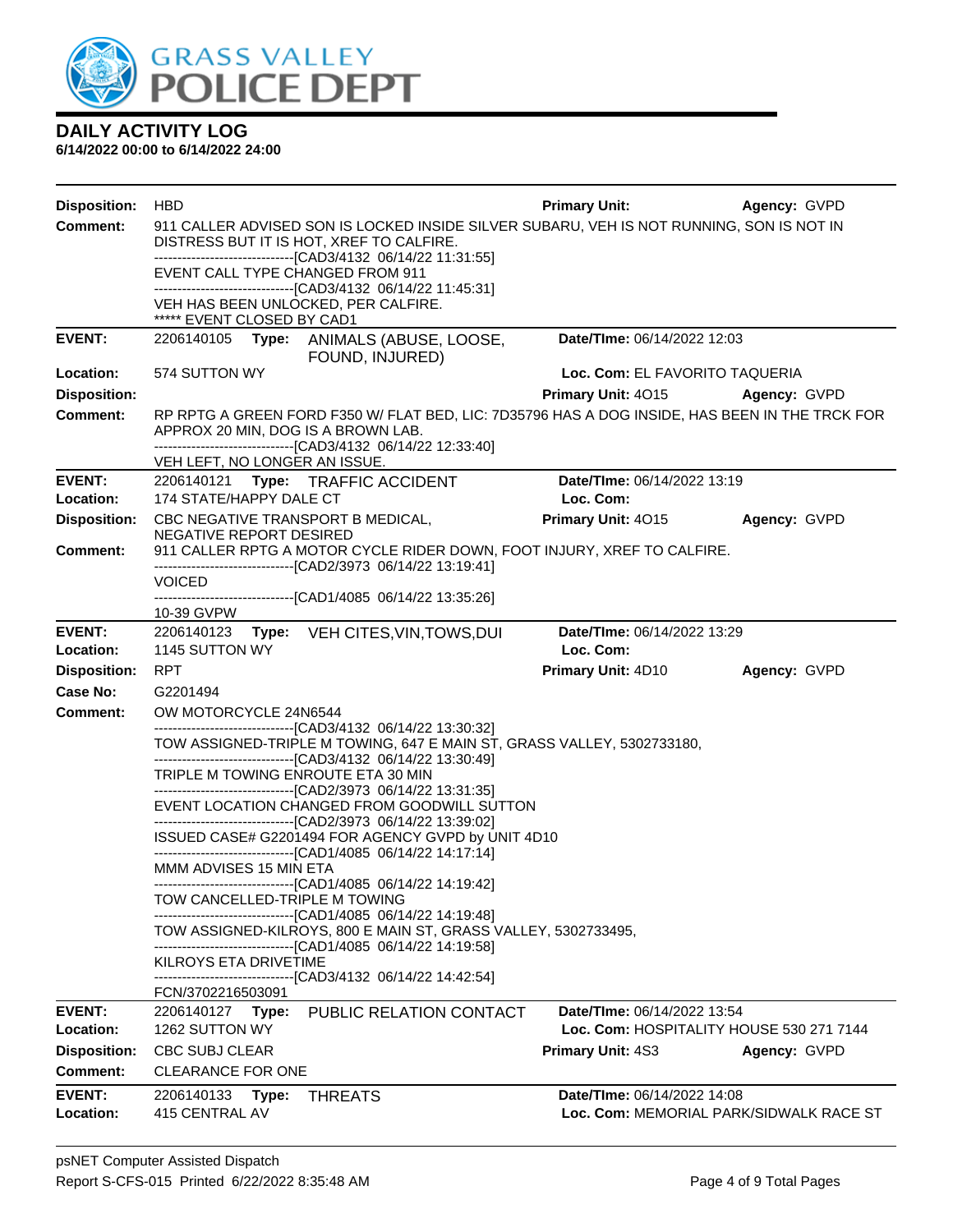

**6/14/2022 00:00 to 6/14/2022 24:00**

| <b>Disposition:</b>              | <b>CBC</b>                                                                                                      |       |                                                                                                                                                                                                                                              | <b>Primary Unit: 4024</b>                              | Agency: GVPD                             |
|----------------------------------|-----------------------------------------------------------------------------------------------------------------|-------|----------------------------------------------------------------------------------------------------------------------------------------------------------------------------------------------------------------------------------------------|--------------------------------------------------------|------------------------------------------|
| <b>Comment:</b>                  | RP REQ ASSIST, CONSTRUCTION WORKERS ARE YELLING AT RP, CALLING HIM NAMES, AND THEY HAVE<br>SHARP TOOLS IN HAND. |       |                                                                                                                                                                                                                                              |                                                        |                                          |
|                                  | RELATED TO NCSO 2206140135                                                                                      |       | --------------------[CAD2/3973_06/14/22 14:16:52]                                                                                                                                                                                            |                                                        |                                          |
| <b>EVENT:</b>                    | 2206140134 Type:                                                                                                |       | DISTURBANCE (NOISE,<br>MUSIC, VERBAL, BARKI                                                                                                                                                                                                  | Date/TIme: 06/14/2022 14:10                            |                                          |
| Location:                        | 692 FREEMAN LN # A                                                                                              |       |                                                                                                                                                                                                                                              |                                                        | Loc. Com: RALEYS CENTER NEAR JAMBA JUICE |
| <b>Disposition:</b>              | CBC 98T                                                                                                         |       |                                                                                                                                                                                                                                              | <b>Primary Unit: 4K19</b>                              | Agency: GVPD                             |
| <b>Comment:</b>                  | RP.                                                                                                             |       | RP REPORTING SUBJ THAT ASSAULTED HIM LAST WEEK IS RIDING THROUGH THE CENTER. SU WMA<br>OLDER WITH A GRY BEARD, BASEBALL CAP, RIDING A BIKE RIDING THROUGH CENTER AND HARRASSING                                                              |                                                        |                                          |
| <b>EVENT:</b>                    | 2206140138                                                                                                      | Type: | 911 UNKNOWN<br>(HANGUPS, ABAN'S)                                                                                                                                                                                                             | Date/TIme: 06/14/2022 14:21                            |                                          |
| Location:                        | 1364 MULBERRY DR                                                                                                |       |                                                                                                                                                                                                                                              | Loc. Com:                                              |                                          |
| <b>Disposition:</b>              | <b>HBD</b>                                                                                                      |       |                                                                                                                                                                                                                                              | <b>Primary Unit:</b>                                   | Agency: GVPD                             |
| <b>Comment:</b>                  | 911 ABAN                                                                                                        |       |                                                                                                                                                                                                                                              |                                                        |                                          |
|                                  | ***** EVENT CLOSED BY CAD1                                                                                      |       | -------------------------------[CAD1/4085 06/14/22 14:23:10]<br>ON CALLBACK, CODE 4, ACCIDENTAL WHILE TRYING TO DIAL A REPAIR SERVICE.                                                                                                       |                                                        |                                          |
| <b>EVENT:</b>                    | 2206140141                                                                                                      | Type: | <b>BURGLARY (AUTO,</b>                                                                                                                                                                                                                       | Date/TIme: 06/14/2022 14:39                            |                                          |
|                                  |                                                                                                                 |       | RESIDENCE, COMMERCIAL)                                                                                                                                                                                                                       |                                                        |                                          |
| Location:                        | 625 IDAHO MARYLAND RD<br><b>RPT</b>                                                                             |       |                                                                                                                                                                                                                                              | Loc. Com: DEMARTINI 530 272 1921<br>Primary Unit: 4021 |                                          |
| <b>Disposition:</b><br>Case No:  | G2201495                                                                                                        |       |                                                                                                                                                                                                                                              |                                                        | Agency: GVPD                             |
| <b>Comment:</b>                  |                                                                                                                 |       | RP REQ 10-21 TO REPORT THEFT OF TOOLS FROM HIS MOTORHOME WHICH WAS PARKED AT DIMARTINI                                                                                                                                                       |                                                        |                                          |
|                                  |                                                                                                                 |       | WAITING FOR SERVICE. OCCURED AT UNK TIME WITHIN LAST 2 WEEKS                                                                                                                                                                                 |                                                        |                                          |
|                                  |                                                                                                                 |       | ------------------------[CAD3/4132_06/14/22 15:04:29]<br>ISSUED CASE# G2201495 FOR AGENCY GVPD by UNIT 4O21                                                                                                                                  |                                                        |                                          |
| <b>EVENT:</b>                    |                                                                                                                 |       | 2206140143 Type: COMMUNITY POLICING                                                                                                                                                                                                          | Date/TIme: 06/14/2022 15:00                            |                                          |
|                                  |                                                                                                                 |       | <b>ACTION</b>                                                                                                                                                                                                                                |                                                        |                                          |
| <b>Disposition:</b>              | <b>CBC</b>                                                                                                      |       |                                                                                                                                                                                                                                              | Primary Unit: 4024                                     | Agency: GVPD                             |
| <b>Comment:</b>                  |                                                                                                                 |       |                                                                                                                                                                                                                                              |                                                        |                                          |
| <b>EVENT:</b>                    | 2206140144                                                                                                      | Type: | <b>FOLLOWUP</b>                                                                                                                                                                                                                              | Date/TIme: 06/14/2022 15:10                            |                                          |
| Location:                        | 104 OCEAN AV                                                                                                    |       |                                                                                                                                                                                                                                              | Loc. Com:                                              |                                          |
| <b>Disposition:</b>              | <b>CBC</b>                                                                                                      |       |                                                                                                                                                                                                                                              | <b>Primary Unit: 4024</b>                              | Agency: GVPD                             |
| <b>Comment:</b>                  |                                                                                                                 |       | RPS FATHER WAS 1144 YESTERDAY, REQ A 10-21.                                                                                                                                                                                                  |                                                        |                                          |
| <b>EVENT:</b>                    | 2206140145                                                                                                      |       | Type: WELFARE CHECK                                                                                                                                                                                                                          | Date/TIme: 06/14/2022 15:11                            |                                          |
| Location:<br><b>Disposition:</b> | 7 DEVER LN<br><b>CNOP</b>                                                                                       |       |                                                                                                                                                                                                                                              | Loc. Com:<br>Primary Unit: 4015                        | Agency: GVPD                             |
| <b>Comment:</b>                  |                                                                                                                 |       | RP REQ WEL CHECK ON HIS MOTHER, SHE CALLED RP WHILE RP WAS DEALING WITH A TC AND CALL                                                                                                                                                        |                                                        |                                          |
|                                  |                                                                                                                 |       | DROPPED. RP GOT FINISHED WITH TC, GOT TO AN AREA WITH CELL SIGNAL, HAS BEEN TRYING TO CALL<br>AND HAS NOT BEEN ABLE TO REACH HER. RP REQ WEL CHECK DUE TO HER BEING ELDERLY.<br>-------------------------------[CAD1/4085 06/14/22 15:13:02] |                                                        |                                          |
|                                  | RP REQ 10-21 WITH DISPO.                                                                                        |       | -------------------------------[CAD3/4132_06/14/22_15:23:21]<br>RP CALLED BACK TO CANCEL WELFARE CHECK, RP GOT INTOUCH W/ HIS MOTHER AND SHE IS OK.                                                                                          |                                                        |                                          |
| <b>EVENT:</b>                    |                                                                                                                 |       | 2206140158 Type: ALL OTHERS                                                                                                                                                                                                                  | Date/TIme: 06/14/2022 15:47                            |                                          |
| Location:                        | 125 E MAIN ST                                                                                                   |       |                                                                                                                                                                                                                                              | Loc. Com: GRASS VALLEY CITY HALL                       |                                          |
| <b>Disposition:</b>              | <b>CBC</b>                                                                                                      |       |                                                                                                                                                                                                                                              | Primary Unit: 4D16                                     | Agency: GVPD                             |
| <b>Comment:</b>                  |                                                                                                                 |       | ------------------------------[CAD2/3973_06/14/22_15:47:24]<br>EVENT LOCATION CHANGED FROM CITY HALL                                                                                                                                         |                                                        |                                          |

psNET Computer Assisted Dispatch Report S-CFS-015 Printed 6/22/2022 8:35:48 AM Page 5 of 9 Total Pages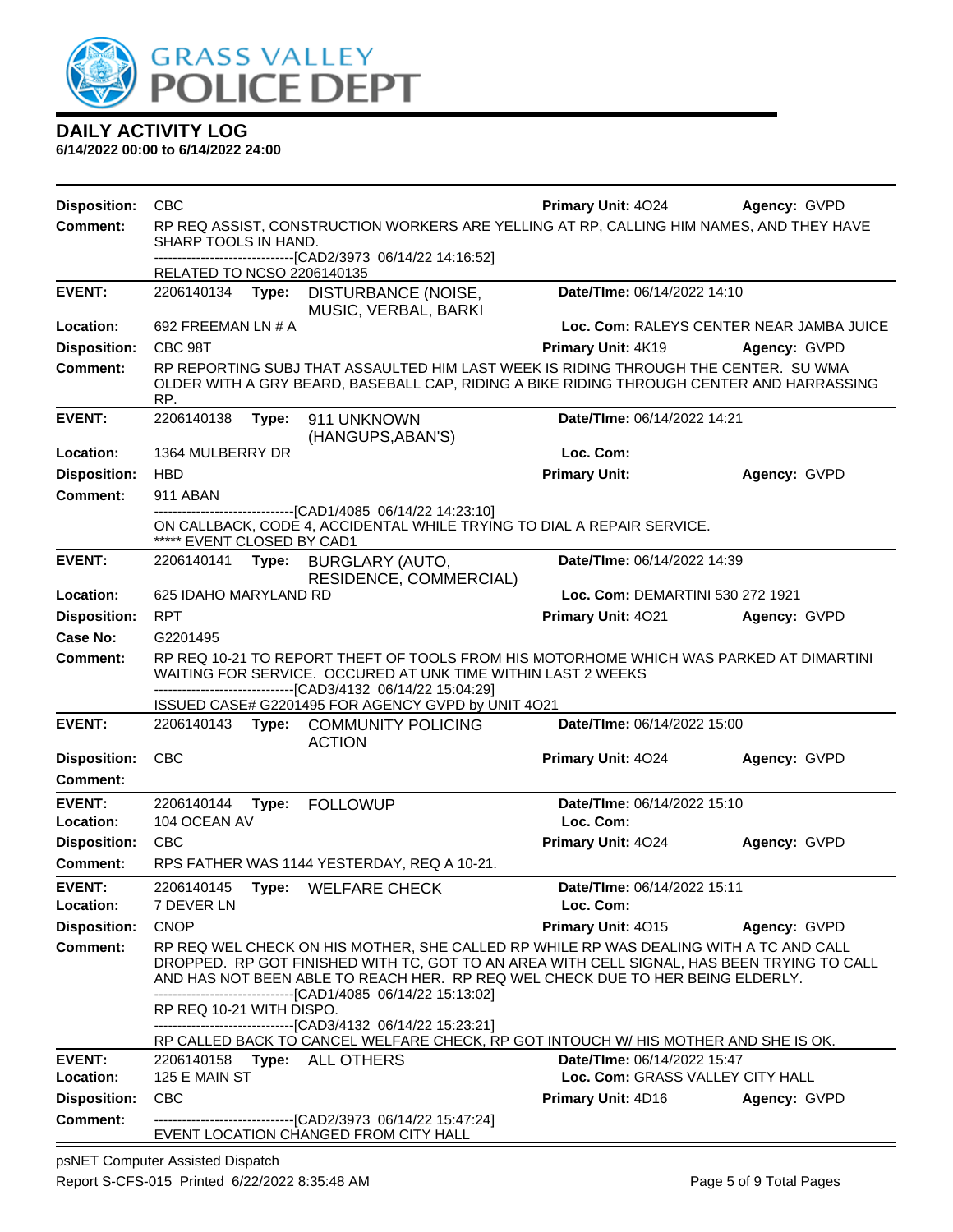

| <b>EVENT:</b>                          | 2206140159<br>Type:<br><b>FOLLOWUP</b>                                                                                                                                                | <b>Date/TIme: 06/14/2022 15:49</b>       |                     |
|----------------------------------------|---------------------------------------------------------------------------------------------------------------------------------------------------------------------------------------|------------------------------------------|---------------------|
| Location:                              | 415 CENTRAL AV                                                                                                                                                                        | Loc. Com: MEMORIAL PARK                  |                     |
| <b>Disposition:</b>                    | <b>CBC</b>                                                                                                                                                                            | Primary Unit: 4024                       | Agency: GVPD        |
| <b>Comment:</b>                        | ---------------------------------[CAD2/3973 06/14/22 15:49:18]<br>EVENT LOCATION CHANGED FROM MEMORIAL PARK                                                                           |                                          |                     |
| <b>EVENT:</b>                          | Type: TRAFFIC (DUI, PARKING,<br>2206140162<br>SPEED, HAZ                                                                                                                              | Date/TIme: 06/14/2022 15:56              |                     |
| Location:                              | 49 STATE/WE MCKNIGHT WY                                                                                                                                                               | Loc. Com: NB                             |                     |
| <b>Disposition:</b>                    | <b>HBD</b>                                                                                                                                                                            | <b>Primary Unit:</b>                     | Agency: GVPD        |
| Comment:                               | 911 CALLER RPTING BOX IN THE RIGHT LANE, XREF TO CHP.<br>---------------------------------[CAD2/3973 06/14/22 15:57:51]                                                               |                                          |                     |
|                                        | <b>VOICED</b><br>***** EVENT CLOSED BY CAD2                                                                                                                                           |                                          |                     |
| <b>EVENT:</b><br>Location:             | 2206140165 Type: FOLLOWUP<br><b>GRASS VALLEY</b>                                                                                                                                      | Date/TIme: 06/14/2022 16:02<br>Loc. Com: |                     |
|                                        |                                                                                                                                                                                       |                                          |                     |
| <b>Disposition:</b><br><b>Comment:</b> | CBC MSG LEFT. PENDING CALL BACK<br>RP REQ 10-21 FROM SGT REGARDING CITATION SHE WAS ISSUED BY 4022.                                                                                   | <b>Primary Unit: 4S3</b>                 | Agency: GVPD        |
|                                        |                                                                                                                                                                                       |                                          |                     |
|                                        | RP CALLED BACK. CITE ISSUED FOR OVERTIME PARKING. CITE WAS NOT DISMISSED. RP WORKING WITH<br>SERVICE PROVIDERS TO GET CAR FIXED. PLS DO NOT CITE AGAIN TILL 06/20/22 OR AFTER.<br>4S3 |                                          |                     |
| <b>EVENT:</b>                          | Type: ALL OTHERS<br>2206140167                                                                                                                                                        | Date/TIme: 06/14/2022 16:07              |                     |
| Location:                              | 129 S AUBURN ST                                                                                                                                                                       | Loc. Com: GRASS VALLEY POLICE DEPARTMENT |                     |
| <b>Disposition:</b>                    | <b>RPT</b>                                                                                                                                                                            | <b>Primary Unit: 4D10</b>                | <b>Agency: GVPD</b> |
| <b>Case No:</b>                        | G2201496                                                                                                                                                                              |                                          |                     |
| <b>Comment:</b>                        | -------------------------------[CAD1/4085 06/14/22 16:07:54]                                                                                                                          |                                          |                     |
| <b>EVENT:</b>                          | ISSUED CASE# G2201496 FOR AGENCY GVPD by UNIT 4D10<br>2206140173 Type: TRESPASS                                                                                                       | Date/TIme: 06/14/2022 16:15              |                     |
| Location:                              | 860 SUTTON WY                                                                                                                                                                         | Loc. Com: AND 870 SUTTON                 |                     |
| <b>Disposition:</b>                    | <b>CBC</b>                                                                                                                                                                            | <b>Primary Unit: 4K19</b>                | Agency: GVPD        |
| <b>Comment:</b>                        | RP REPORTING HOMELESS CAMPS, DRUG PARAPHERNALIA, AND VANDALISM ON PROPERTY. RP STATES<br>SHE IS TRYING TO SELL PROPERTY AND WOULD LIKE SUBJ MOVED ALONG. REQ 10-21                    |                                          |                     |
| <b>EVENT:</b>                          | 2206140182 Type: VEHICLE STOP                                                                                                                                                         | Date/TIme: 06/14/2022 16:44              |                     |
| Location:                              | EB ENTRANCE JUST PAST DURHAM                                                                                                                                                          | Loc. Com:                                |                     |
| <b>Disposition:</b>                    | <b>CIT</b>                                                                                                                                                                            | Primary Unit: 4K19                       | Agency: GVPD        |
| Case No:                               | G2201497                                                                                                                                                                              |                                          |                     |
| <b>Comment:</b>                        | License: 8W06149                                                                                                                                                                      |                                          |                     |
|                                        | ---------------------------[CAD2/3973_06/14/22_16:52:33]<br>ISSUED CASE# G2201497 FOR AGENCY GVPD by UNIT 4K19                                                                        |                                          |                     |
| <b>EVENT:</b>                          | 2206140184 Type: FOLLOWUP                                                                                                                                                             | <b>Date/Time: 06/14/2022 16:49</b>       |                     |
| Location:                              | 14213 LA BARR MEADOWS RD                                                                                                                                                              | Loc. Com:                                |                     |
| <b>Disposition:</b>                    | PEN MESSAGE LEFT                                                                                                                                                                      | Primary Unit: 4D16                       | Agency: GVPD        |
| <b>Comment:</b>                        | REQ 10-21 FOR UPDATES REGARDING 220608-0155.<br>CALL SAYS INFO FORWARDED TO THE DETECTIVES, CALLER ADVISED HE HASN'T HEARD FROM ANYONE.                                               |                                          |                     |
|                                        | --------------------------[CAD2/3973_06/14/22_16:55:03]<br>INITIALLY EVENT HANDLED BY 4R10                                                                                            |                                          |                     |
| <b>EVENT:</b>                          | 2206140186<br>Type:<br>DISTURBANCE (NOISE,<br>MUSIC, VERBAL, BARKI                                                                                                                    | Date/TIme: 06/14/2022 16:59              |                     |
| Location:                              | 568 EA MAIN ST                                                                                                                                                                        | Loc. Com: BACK PARKING LOT               |                     |
| <b>Disposition:</b>                    | AST                                                                                                                                                                                   | Primary Unit: 4015                       | Agency: GVPD        |
| <b>Case No:</b>                        | G2201498                                                                                                                                                                              |                                          |                     |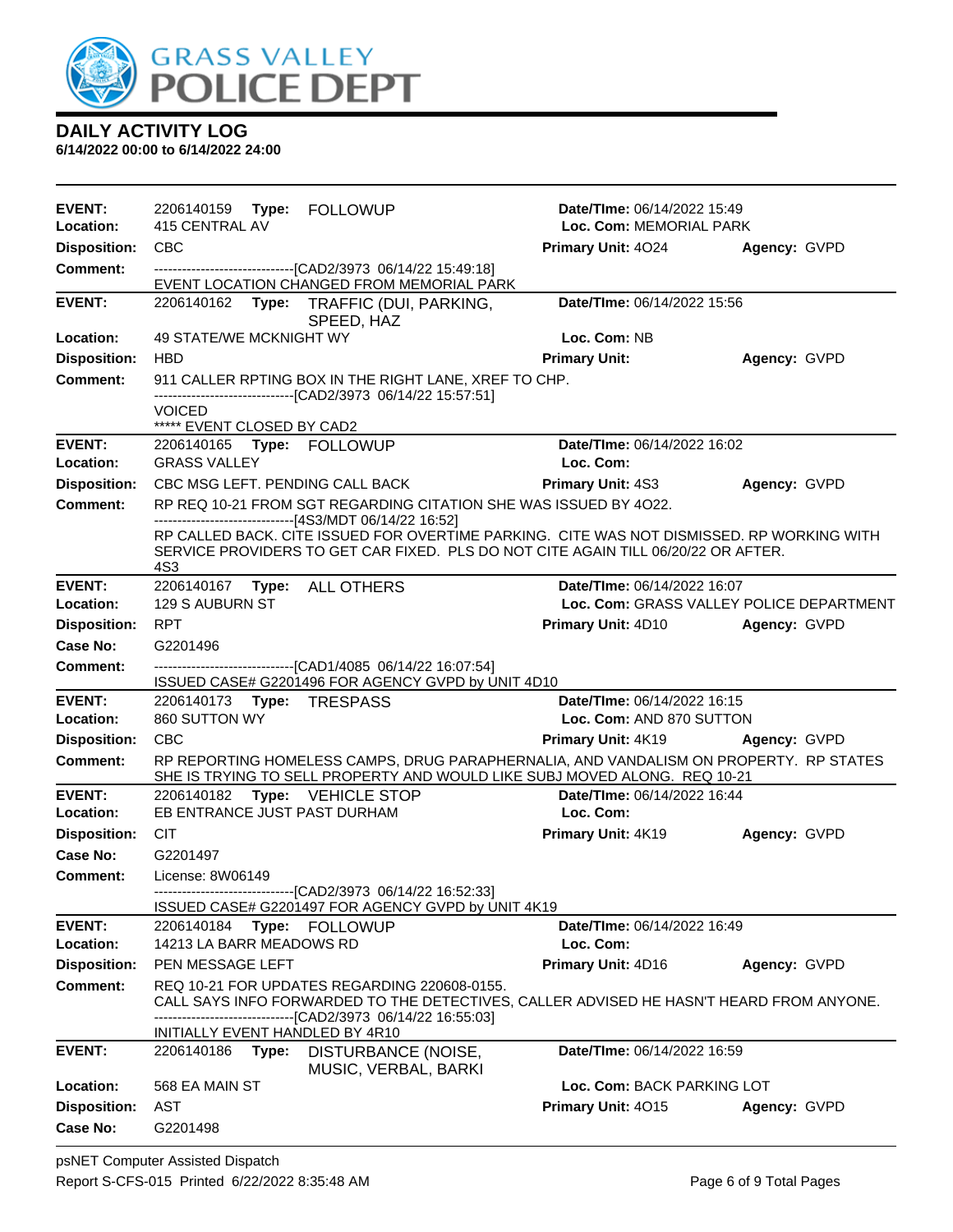

| <b>Comment:</b>     | RP REPORITNG SOMEONE IN BACK PARKING LOT OBVIOUSLY STRIPPING A BICYCLE FOR PARTS. WHILE LL<br>RP STATES HE LEFT TWD THE BUSHES, NEG DESCRIPTION<br>------------------------------[CAD2/3973_06/14/22_17:24:54] |       |                                                                                                                                                                                                                                    |                                 |              |
|---------------------|----------------------------------------------------------------------------------------------------------------------------------------------------------------------------------------------------------------|-------|------------------------------------------------------------------------------------------------------------------------------------------------------------------------------------------------------------------------------------|---------------------------------|--------------|
|                     |                                                                                                                                                                                                                |       | ISSUED CASE# G2201498 FOR AGENCY GVPD by UNIT 4O15                                                                                                                                                                                 |                                 |              |
| <b>EVENT:</b>       |                                                                                                                                                                                                                |       | 2206140189 Type: TRAFFIC (DUI, PARKING,<br>SPEED, HAZ                                                                                                                                                                              | Date/TIme: 06/14/2022 17:08     |              |
| Location:           | <b>HORIZON CR/FAIRMONT DR</b>                                                                                                                                                                                  |       |                                                                                                                                                                                                                                    | Loc. Com:                       |              |
| <b>Disposition:</b> | <b>CBC</b>                                                                                                                                                                                                     |       |                                                                                                                                                                                                                                    | <b>Primary Unit: 4K19</b>       | Agency: GVPD |
| <b>Comment:</b>     | WHEELIES AND SPEEDING                                                                                                                                                                                          |       | RP REPORTING J'S RIDING DIRTBIKE AND MOTORIZED SKATEBOARD AROUND THE STREETS RECKLESLY,                                                                                                                                            |                                 |              |
| <b>EVENT:</b>       | 2206140197                                                                                                                                                                                                     |       | Type: TRAFFIC (DUI, PARKING,<br>SPEED, HAZ                                                                                                                                                                                         | Date/TIme: 06/14/2022 17:56     |              |
| Location:           | 549 PACKARD DR                                                                                                                                                                                                 |       |                                                                                                                                                                                                                                    | Loc. Com:                       |              |
| <b>Disposition:</b> | <b>CBC VEHLEGALLY PARKED</b>                                                                                                                                                                                   |       |                                                                                                                                                                                                                                    | Primary Unit: 4015 Agency: GVPD |              |
| <b>Comment:</b>     |                                                                                                                                                                                                                |       | RP AT THE GVPD LOBBY, RPTG A NEW GRN RAV 4 LIC:9AUS042, PARKED IN HER DRIVEWAY. POSSIBLY THE<br>NEIGHBORS HAVING VISITORS OVER BUT NOBODY ANSWERED THE DOORS.<br>------------------------------[2O23/MDT 06/14/22 18:23]           |                                 |              |
|                     |                                                                                                                                                                                                                |       | GOULD REPELT AND ARRESTED FOR 11364H&S, 11350H&S, 11377H&S                                                                                                                                                                         |                                 |              |
| <b>EVENT:</b>       |                                                                                                                                                                                                                |       | 2206140201 Type: ALARMS (SILENT, AUDIBLE,<br><b>COMMERCIAL, RES</b>                                                                                                                                                                | Date/TIme: 06/14/2022 18:20     |              |
| Location:           | 671 MALTMAN DR # 4                                                                                                                                                                                             |       |                                                                                                                                                                                                                                    | Loc. Com:                       |              |
| <b>Disposition:</b> | <b>CNOP</b>                                                                                                                                                                                                    |       |                                                                                                                                                                                                                                    | Primary Unit: 4024              | Agency: GVPD |
| <b>Comment:</b>     | AUD, ENTRY EXIT, UNK RESP                                                                                                                                                                                      |       |                                                                                                                                                                                                                                    |                                 |              |
|                     |                                                                                                                                                                                                                |       | --------------------------------[CAD1/4106 06/14/22 18:29:06]<br>ALARM CO CALLED BACK PROPER CODE                                                                                                                                  |                                 |              |
| <b>EVENT:</b>       |                                                                                                                                                                                                                |       | 2206140202 Type: FOLLOWUP                                                                                                                                                                                                          | Date/TIme: 06/14/2022 18:21     |              |
| Location:           | 106 LIDSTER AV                                                                                                                                                                                                 |       |                                                                                                                                                                                                                                    | Loc. Com:                       |              |
| <b>Disposition:</b> | ARA 11350 AND LOCAL WARRANT                                                                                                                                                                                    |       |                                                                                                                                                                                                                                    | Primary Unit: 4022 Agency: GVPD |              |
| <b>Comment:</b>     |                                                                                                                                                                                                                |       | RP HEARD ON THE RADIO EARLIER TODAY ABOUT THE BOLO FOR SUBJ AND VEH AT LISTED AND IS<br>ADVISING THAT THE GOLD FOR RANGER JUST SHOWED UP.<br>REF 836 BOLO FOR 422 REF CASE 4024 CASE G2201479                                      |                                 |              |
|                     | PER 4024 PEND FOR NOW                                                                                                                                                                                          |       | **********OFFICER SAFETY**************** PER BOLO SUBJ POSS HAS A HANDGUN************<br>SUBJ ALSO HAS 1036M LOCAL FOR VC14601.2(A) AND VC22349(B) BAIL OF 2,500\$<br>-------------------------------[CAD1/4106 06/14/22 18:26:52] |                                 |              |
|                     |                                                                                                                                                                                                                |       | -------------------------[CAD1/4106 06/14/22 21:12:14]                                                                                                                                                                             |                                 |              |
|                     | <b>BOLO CANCELLED</b>                                                                                                                                                                                          |       | ------------------------------[4O22/MDT 06/14/22 21:41]                                                                                                                                                                            |                                 |              |
| <b>EVENT:</b>       | 2206140204                                                                                                                                                                                                     |       | BOOKED FOR 422, 11350, AND WARRANT                                                                                                                                                                                                 | Date/TIme: 06/14/2022 18:27     |              |
|                     |                                                                                                                                                                                                                | Type: | TRAFFIC (DUI, PARKING,<br>SPEED, HAZ                                                                                                                                                                                               |                                 |              |
| Location:           | 49/20 RAMP STATE/20                                                                                                                                                                                            |       |                                                                                                                                                                                                                                    | Loc. Com: SB                    |              |
| <b>Disposition:</b> | <b>HBD</b>                                                                                                                                                                                                     |       |                                                                                                                                                                                                                                    | <b>Primary Unit:</b>            | Agency: GVPD |
| <b>Comment:</b>     | CHP                                                                                                                                                                                                            |       | 911 REPORTING SIL TRUCK//8Y24261 WITH LAWN TOOLS IN THE BACK UNABLE TO MAINTAIN LANES, XFR                                                                                                                                         |                                 |              |
|                     | VOICED                                                                                                                                                                                                         |       | ------------------------[CAD1/4106_06/14/22_18:29:27]<br>EVENT CLOSED BY CAD1                                                                                                                                                      |                                 |              |
| <b>EVENT:</b>       | 2206140206                                                                                                                                                                                                     | Type: | TRAFFIC (DUI, PARKING,                                                                                                                                                                                                             | Date/TIme: 06/14/2022 18:44     |              |
|                     |                                                                                                                                                                                                                |       | SPEED, HAZ                                                                                                                                                                                                                         |                                 |              |
| Location:           | FAIRMONT DR/HORIZON CR                                                                                                                                                                                         |       |                                                                                                                                                                                                                                    | Loc. Com:                       |              |
| <b>Disposition:</b> |                                                                                                                                                                                                                |       | CBC BEAT INFO NO CRIME OCCURING                                                                                                                                                                                                    | Primary Unit: 4024              | Agency: GVPD |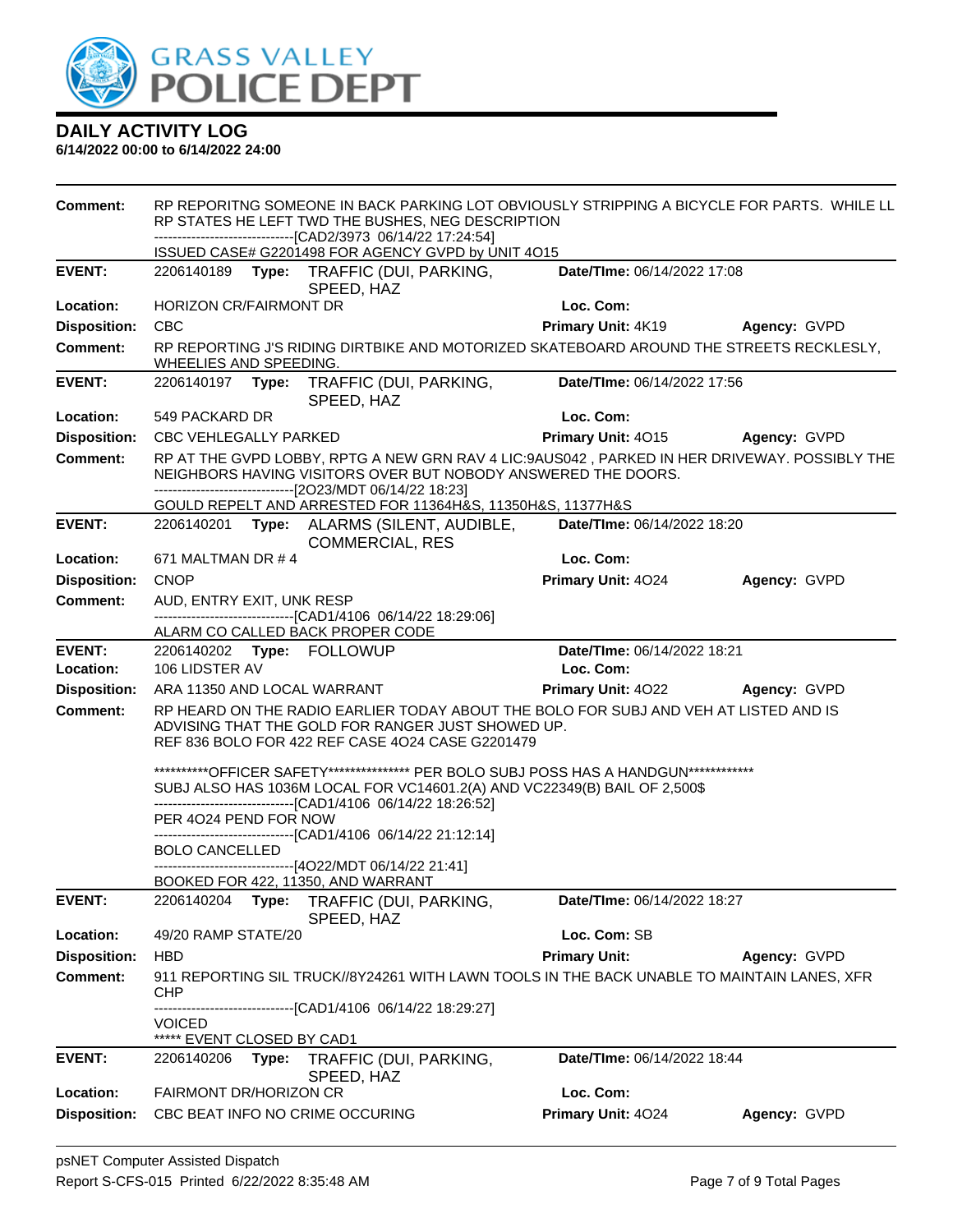

| Comment:            | RP RPTG YOUNG J RIDING A MOTORIZED SCOOTER, CALLER CONCERED J WILL GET HIT BY A VEH,<br>WEARING ALL ORANGE CLOTHING.<br>-----------------------[CAD1/4106_06/14/22 18:44:51] |       |                                                                                                                                                                                                          |                                  |              |
|---------------------|------------------------------------------------------------------------------------------------------------------------------------------------------------------------------|-------|----------------------------------------------------------------------------------------------------------------------------------------------------------------------------------------------------------|----------------------------------|--------------|
|                     |                                                                                                                                                                              |       | PER RP JUV GOING AT LEAST 30-40 MPH<br>-------------------------[CAD1/4106_06/14/22 18:51:10]                                                                                                            |                                  |              |
|                     | <b>VOICED</b>                                                                                                                                                                |       |                                                                                                                                                                                                          |                                  |              |
| <b>EVENT:</b>       | 2206140208                                                                                                                                                                   | Type: | THEFT (GRAND, PETTY, FROM<br><b>MERCHANT)</b>                                                                                                                                                            | Date/TIme: 06/14/2022 18:50      |              |
| Location:           | 543 BUTLER ST                                                                                                                                                                |       |                                                                                                                                                                                                          | Loc. Com:                        |              |
| <b>Disposition:</b> | <b>CNOP</b>                                                                                                                                                                  |       |                                                                                                                                                                                                          | <b>Primary Unit: 409</b>         | Agency: GVPD |
| <b>Comment:</b>     |                                                                                                                                                                              |       | RP REPORTING HER EX BOYFRIEND STOLE SOME CREDIT CARDS AND HE KEYS. OCCURED YESTERDAY<br>---------------------------------[CAD1/4106_06/14/22_19:31:48]<br>RP CALLED BACK NEG LE NEED SUBJ RETURNED ITEMS |                                  |              |
| <b>EVENT:</b>       | 2206140219 Type:                                                                                                                                                             |       | 911 UNKNOWN                                                                                                                                                                                              | Date/TIme: 06/14/2022 19:50      |              |
|                     |                                                                                                                                                                              |       | (HANGUPS, ABAN'S)                                                                                                                                                                                        |                                  |              |
| Location:           | 107 CATHERINE LN                                                                                                                                                             |       |                                                                                                                                                                                                          | Loc. Com: WOLF CREEK CARE CENTER |              |
| <b>Disposition:</b> | <b>HBD</b>                                                                                                                                                                   |       |                                                                                                                                                                                                          | <b>Primary Unit:</b>             | Agency: GVPD |
| <b>Comment:</b>     | 911 ABANDON                                                                                                                                                                  |       |                                                                                                                                                                                                          |                                  |              |
|                     | -------------------------------[CAD3/3753 06/14/22 19:51:40]<br>ON CALL BACK, NURSE ADVISES EVERYTHING IS C4. UNK REASON FOR CALL.<br>***** EVENT CLOSED BY CAD3             |       |                                                                                                                                                                                                          |                                  |              |
| <b>EVENT:</b>       | Date/TIme: 06/14/2022 20:29<br>2206140229    Type: TRESPASS                                                                                                                  |       |                                                                                                                                                                                                          |                                  |              |
| Location:           | 901 LA BARR MEADOWS RD # G<br>Loc. Com: QUARTZ FAB                                                                                                                           |       |                                                                                                                                                                                                          |                                  |              |
| <b>Disposition:</b> | CBC 98T MOVING ALONG                                                                                                                                                         |       |                                                                                                                                                                                                          | Primary Unit: 4K19               | Agency: GVPD |
| Comment:            |                                                                                                                                                                              |       | RP REPORTS MALE TRANSIENT CAMPED OUT ON THE RIGHT SIDE OF THE BLDG UNDER THE STAIRS.                                                                                                                     |                                  |              |
|                     | 4O4 ADV                                                                                                                                                                      |       | -----------------------[CAD1/4106 06/14/22 20:37:10]                                                                                                                                                     |                                  |              |
|                     |                                                                                                                                                                              |       | --------------------[CAD1/4106 06/14/22 20:37:28]                                                                                                                                                        |                                  |              |
|                     | 4K19 WILL HANDLE WHEN CLEAR                                                                                                                                                  |       |                                                                                                                                                                                                          |                                  |              |
| <b>EVENT:</b>       | 2206140230 Type:                                                                                                                                                             |       | DISTURBANCE (NOISE,<br>MUSIC, VERBAL, BARKI                                                                                                                                                              | Date/TIme: 06/14/2022 21:12      |              |
| Location:           | 210 N AUBURN ST                                                                                                                                                              |       |                                                                                                                                                                                                          | Loc. Com: COURTYARD SUITES       |              |
| <b>Disposition:</b> | PEN VM LEFT                                                                                                                                                                  |       |                                                                                                                                                                                                          | Primary Unit: 409                | Agency: GVPD |
| <b>Comment:</b>     |                                                                                                                                                                              |       | RP REQ 10-21 REGARDING THE NOISE ORDINANCE.                                                                                                                                                              |                                  |              |
| <b>EVENT:</b>       | 2206140232                                                                                                                                                                   | Type: | DISTURBANCE (NOISE,<br>MUSIC, VERBAL, BARKI                                                                                                                                                              | Date/TIme: 06/14/2022 21:32      |              |
| Location:           | 210 N AUBURN ST                                                                                                                                                              |       |                                                                                                                                                                                                          | Loc. Com: COURTYARD SUITES       |              |
| <b>Disposition:</b> | CBC SUBJS ALREADY PACKED UP                                                                                                                                                  |       |                                                                                                                                                                                                          | Primary Unit: 409                | Agency: GVPD |
| <b>Comment:</b>     |                                                                                                                                                                              |       | RP REQ 10-21 REGARDING LOUD MUSIC.                                                                                                                                                                       |                                  |              |
| <b>EVENT:</b>       | 2206140233                                                                                                                                                                   | Type: | <b>SUSPICIOUS CIRCUMSTANCE</b><br>(VEHICLE, PERSON                                                                                                                                                       | Date/TIme: 06/14/2022 21:35      |              |
| Location:           | 1008 PLAZA DR                                                                                                                                                                |       |                                                                                                                                                                                                          | Loc. Com: SPEEDWAY               |              |
| <b>Disposition:</b> |                                                                                                                                                                              |       |                                                                                                                                                                                                          | <b>Primary Unit: 404</b>         | Agency: GVPD |